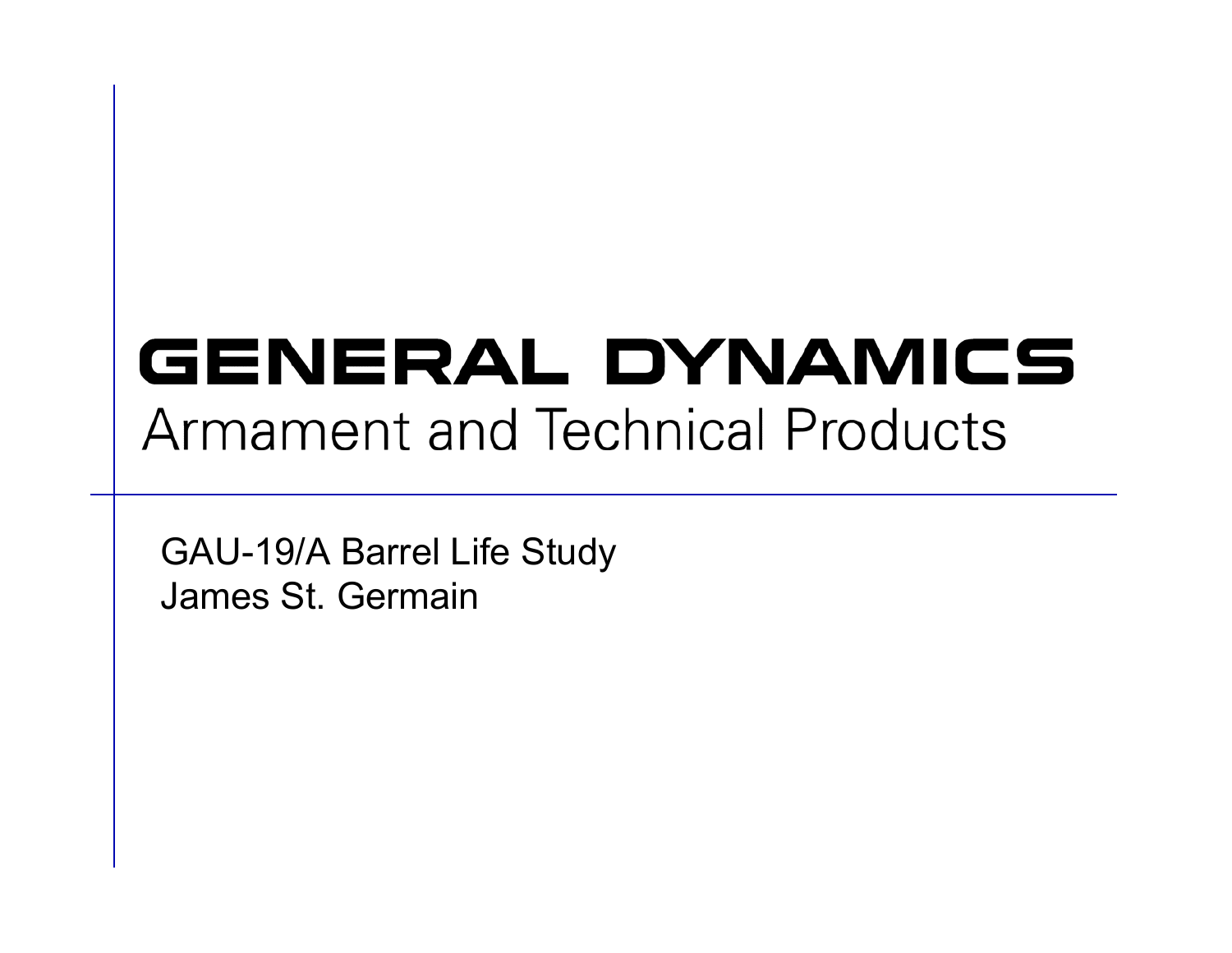## **GAU-19/A Barrel Life Study Agenda**

- $\bullet$ GAU-19/A Description
- $\bullet$ Barrel Design Parameters
- $\bullet$ Customer Background
- Barrels Used in the Study
- $\bullet$ Barrel Inspection & Results
- $\bullet$ Barrel Testing & Results
- $\bullet$ **Conclusion**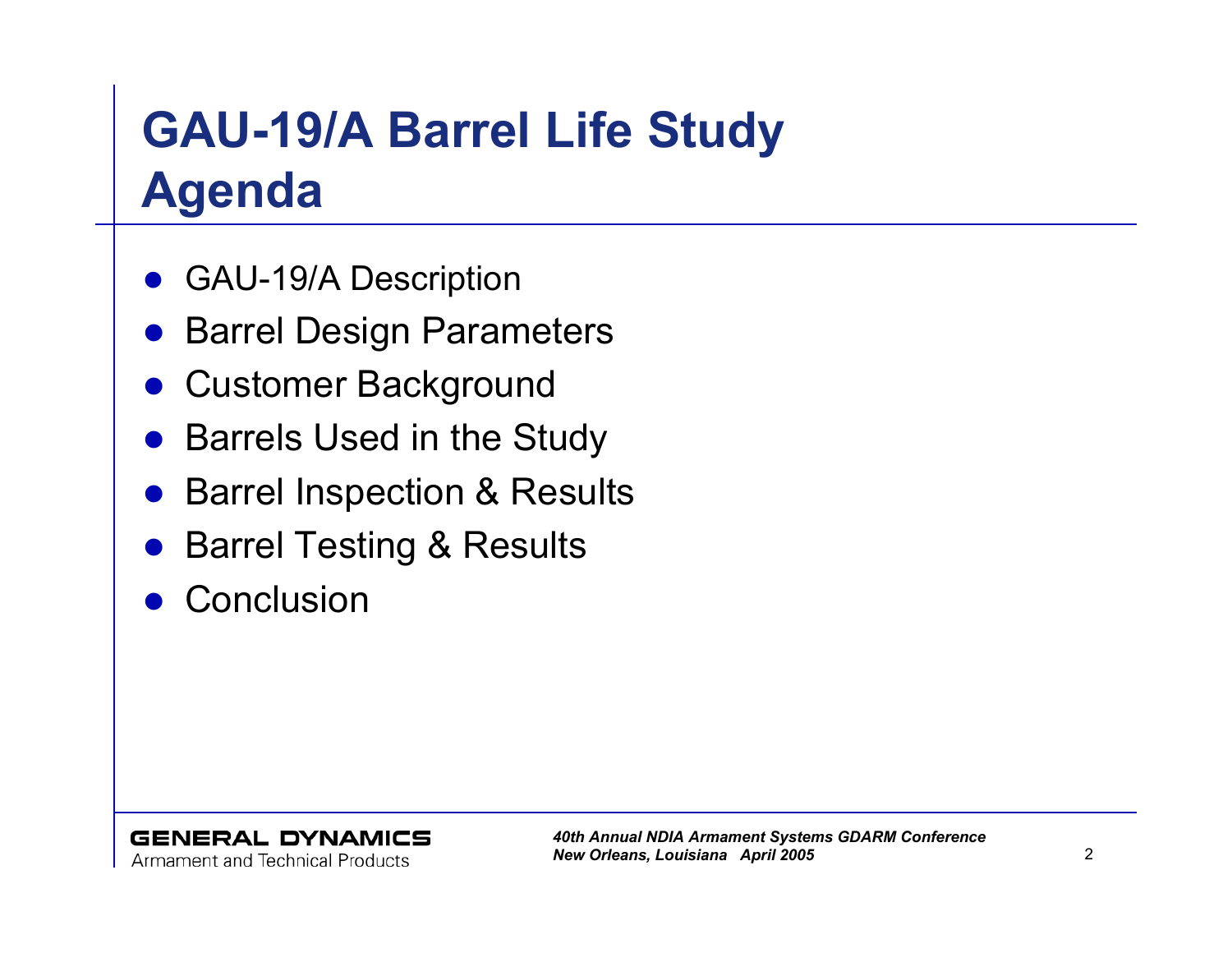#### **GAU-19/A Barrel Life Study GAU-19/A Description**

- $\bullet$  Three-barrel 12.7mm externally powered Gatling gun
- $\bullet$  Provides lightweight, lethal firepower to a variety of platforms:
	- $\triangleright$  Helicopters
	- $\triangleright$  Ground vehicles
	- ¾ Naval vessels
	- $\triangleright$  High speed patrol boats
	- $\triangleright$  Fixed Wing Aircraft



#### **GENERAL DYNAMICS**

Armament and Technical Products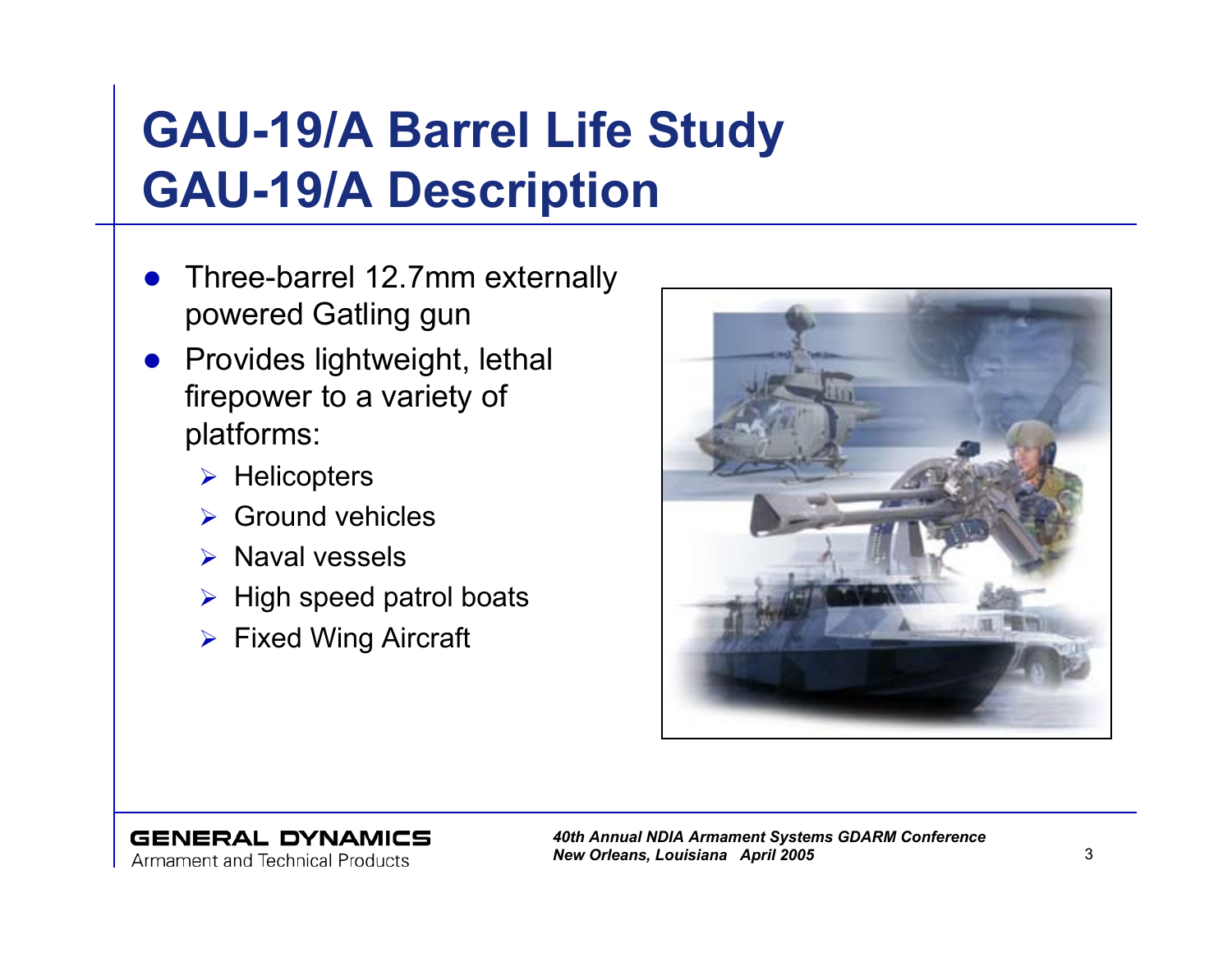#### **GAU-19/A Barrel Life Study GAU-19/A Description**



**GENERAL DYNAMICS Armament and Technical Products**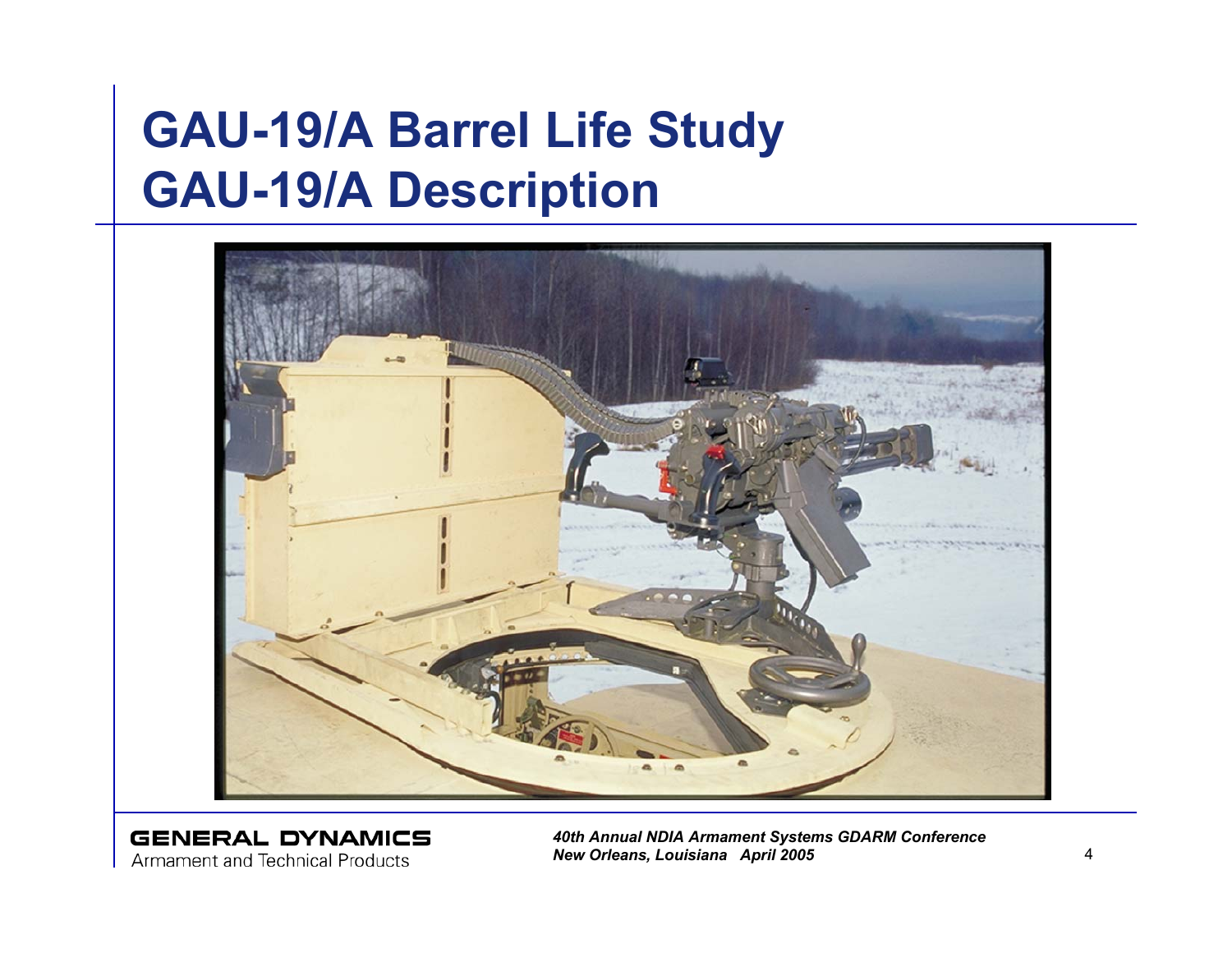### **GAU-19/A Barrel Life Study GAU-19/A Description**

•Rate of Fire 1000/2000 spm (1,300 spm HMMWV) •Effective Range 1800 Meters •Maximum Range 6000 Meters •Max Dispersion 5 mrads (80 % circle) = 5m at 1000m •Weight 138 Lbs (gun & feeder assembly) •Reliability 40,000 MRBF •Average Recoil 600 Lbs at 2000 SPM •Maintenance 30,000 rds. •Barrel replacement 50,000 rds. per set •Sighting **Holographic, NVG compatible, Laser Pointer** •Uses entire range of .50 cal NATO / Mil Spec ammunition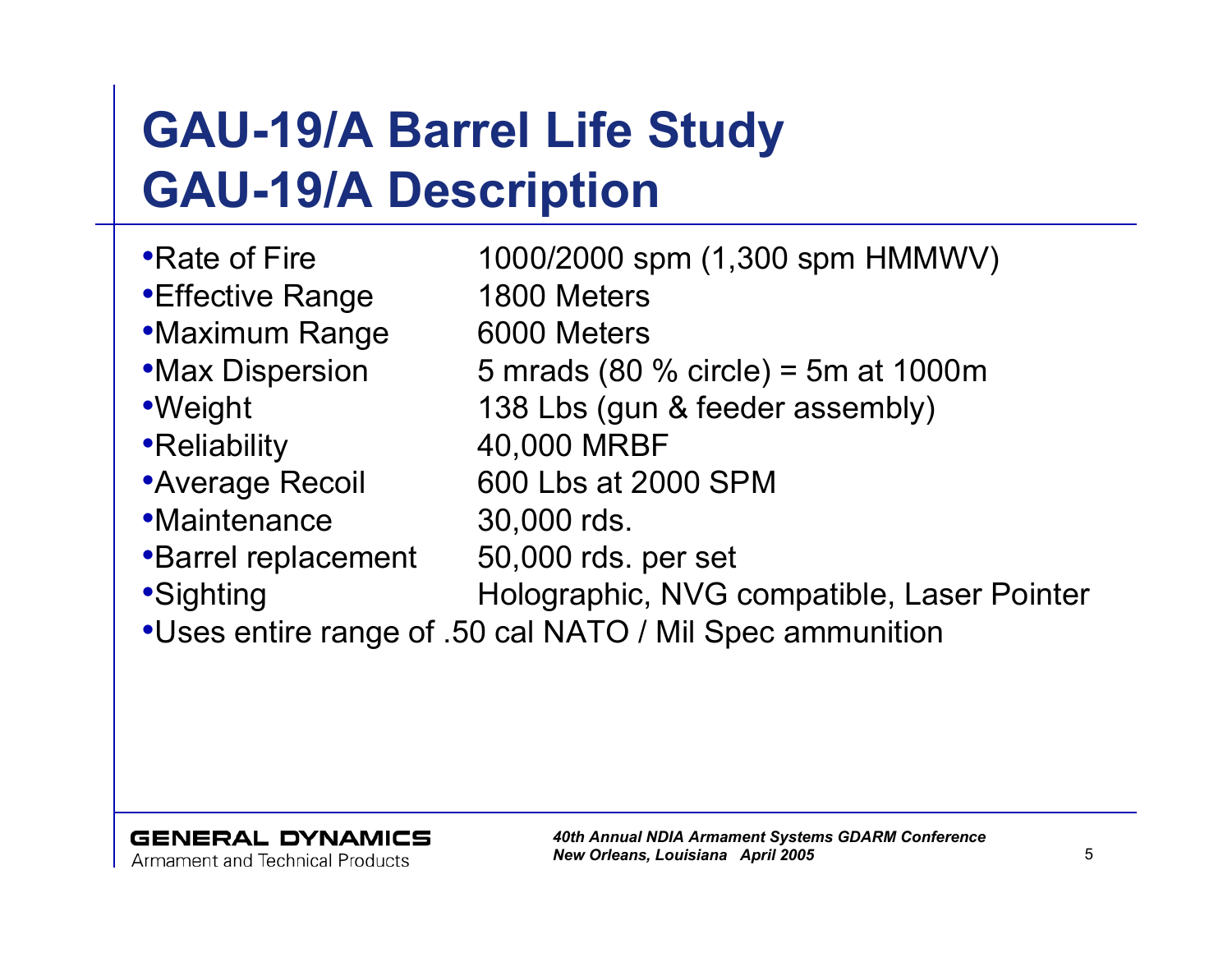## **GAU-19/A Barrel Life Study Initial Barrel Design Parameters**

- $\bullet$ Crack Propagation Program utilized for barrel analysis
- $\bullet$  Each barrel set must be capable of firing out a complete ammunition container load
- $\bullet$  Target life expectancy of 35000 rounds per set used in analysis program

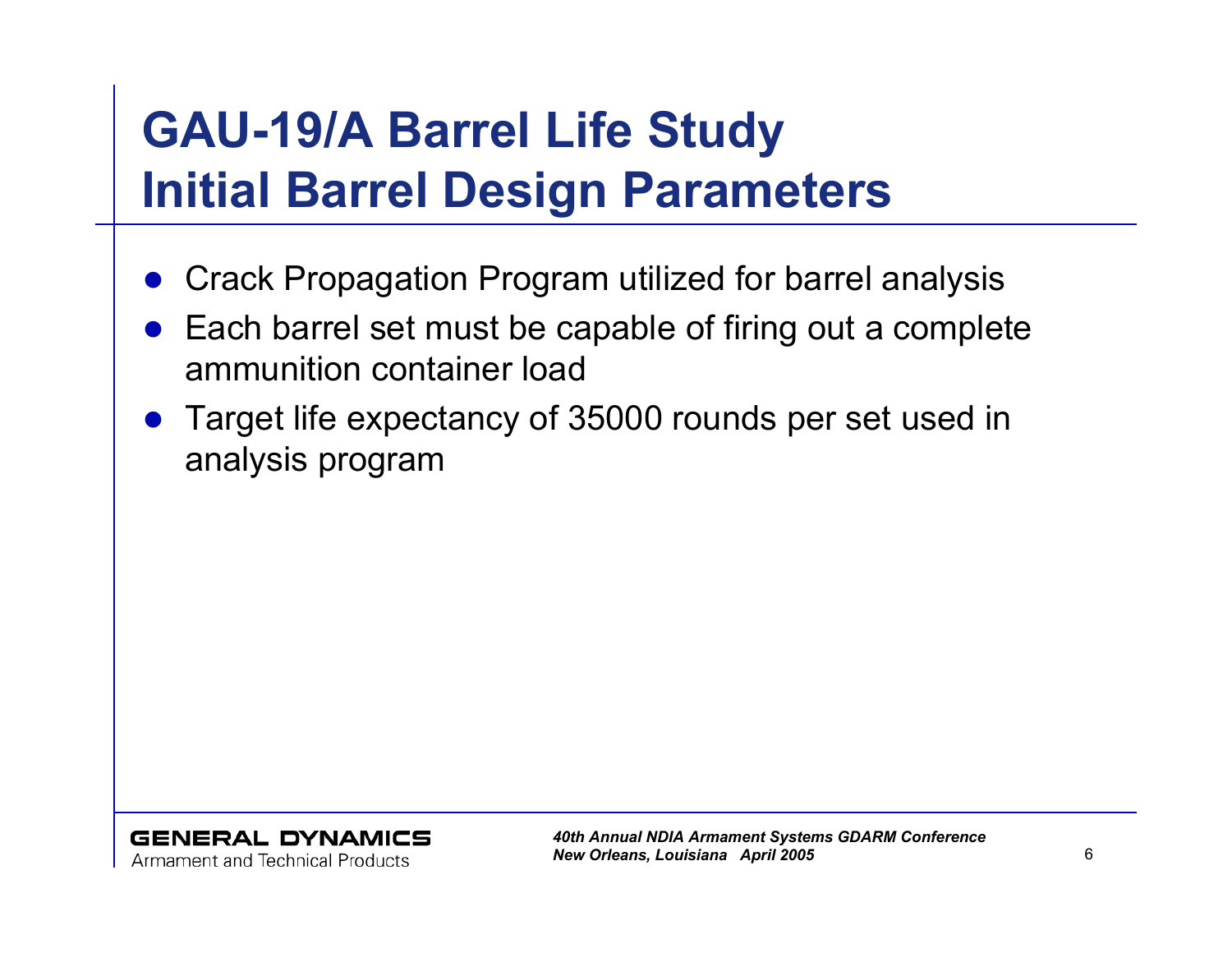### **GAU-19/A Barrel Life Study Barrel Physical Description**

- $\bullet$ Mat'l: CrMoV steel per A10505
- $\bullet$ Bore: Chrome plated per A10374
- $\bullet$ Exterior Finish: Solid Film Lubricant 119A2115
- $\bullet$ 12.69 mm bore/12.98 mm groove diameter
- $\bullet$ 8 land rifling: right-hand constant twist 1 turn in 30 calibers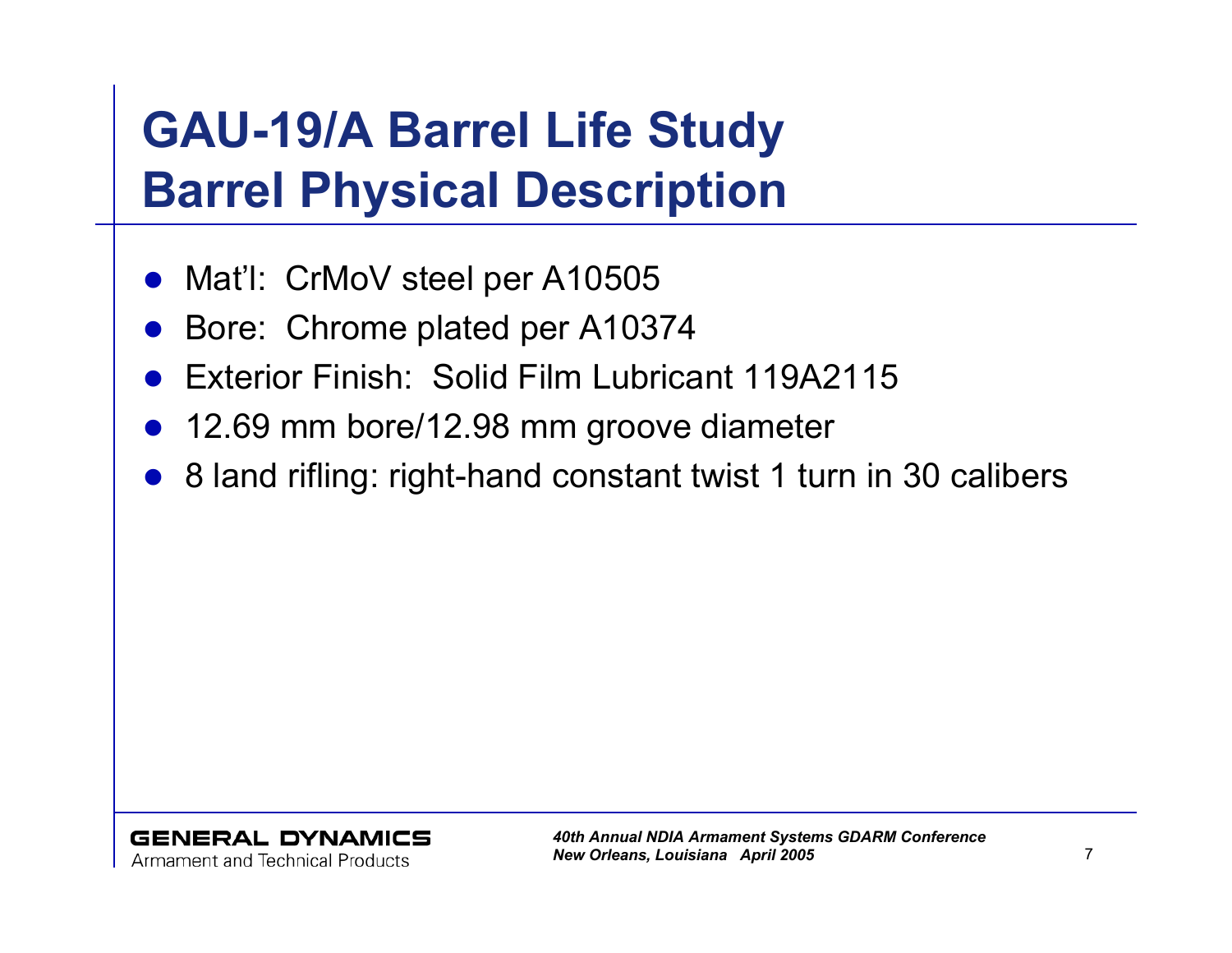#### **GAU-19/A Barrel Life Study Customer Background**



**GENERAL DYNAMICS Armament and Technical Products**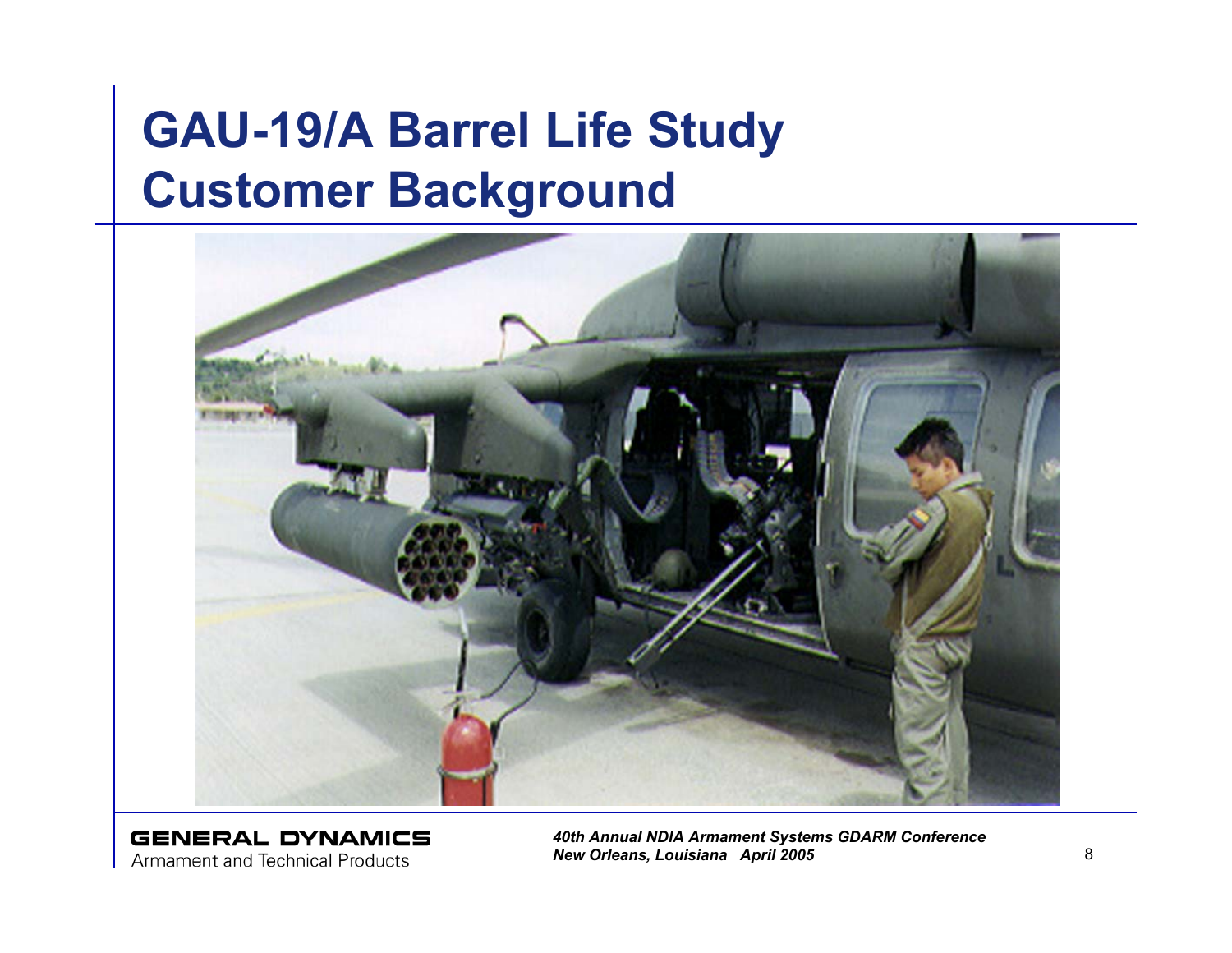### **GAU-19/A Barrel Life Study Barrels Used in Study**

- $\bullet$  Barrel sets from customers with 35,000 to 54,000 rounds **7 Typical firing cycles of 50 to 100 rounds API** ammunition
- Barrel set from GDATP with 50,000 rounds  $\overline{z}$  Ten 800 round bursts with all others at 200 to 400 rounds z M33 Ball and M17 Tracer, 4:1

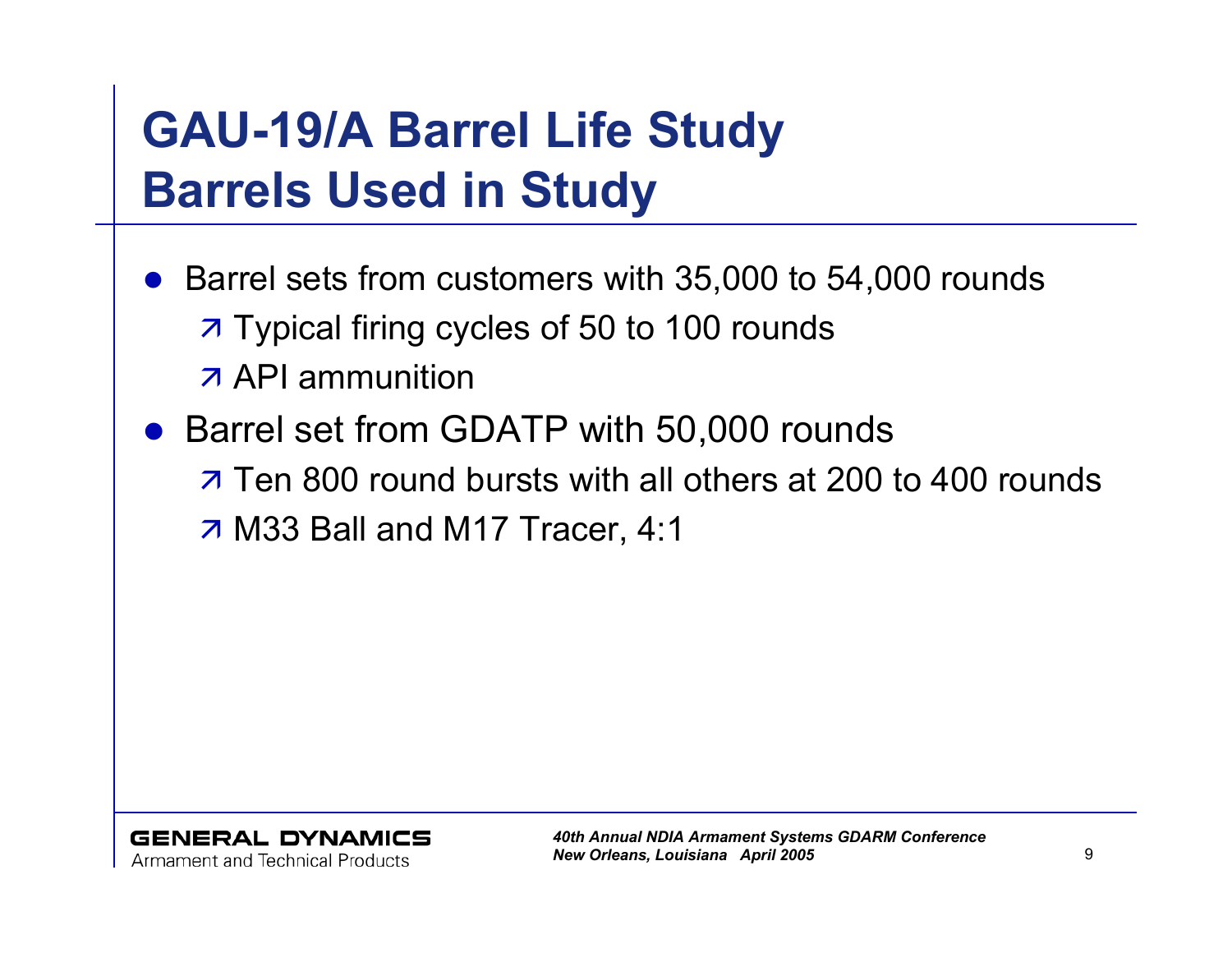#### **GAU-19/A Barrel Life Study Parameters Measured**

- $\bullet$ **Inspection** 
	- **7** Erosion
		- **Indicator of velocity reduction**
	- **7 Crack Depth** 
		- **Indicator of rounds to failure**
- $\bullet$  Test
	- **7** Velocity
		- $\blacksquare$  Indicator of barrel performance and resultant targeting

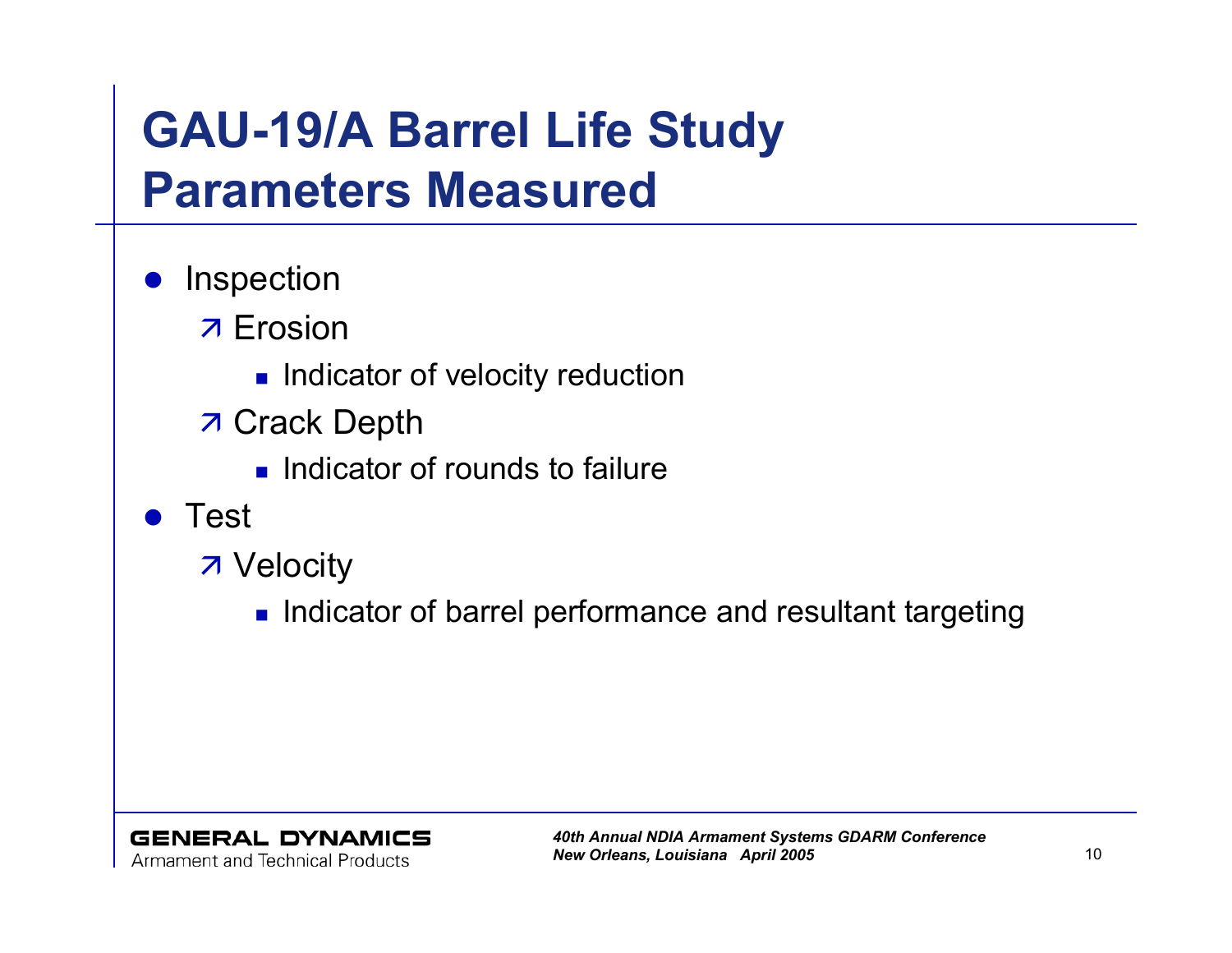#### **GAU-19/A Barrel Life Study Parameters Measured – Barrel Erosion**



**GENERAL DYNAMICS** Armament and Technical Products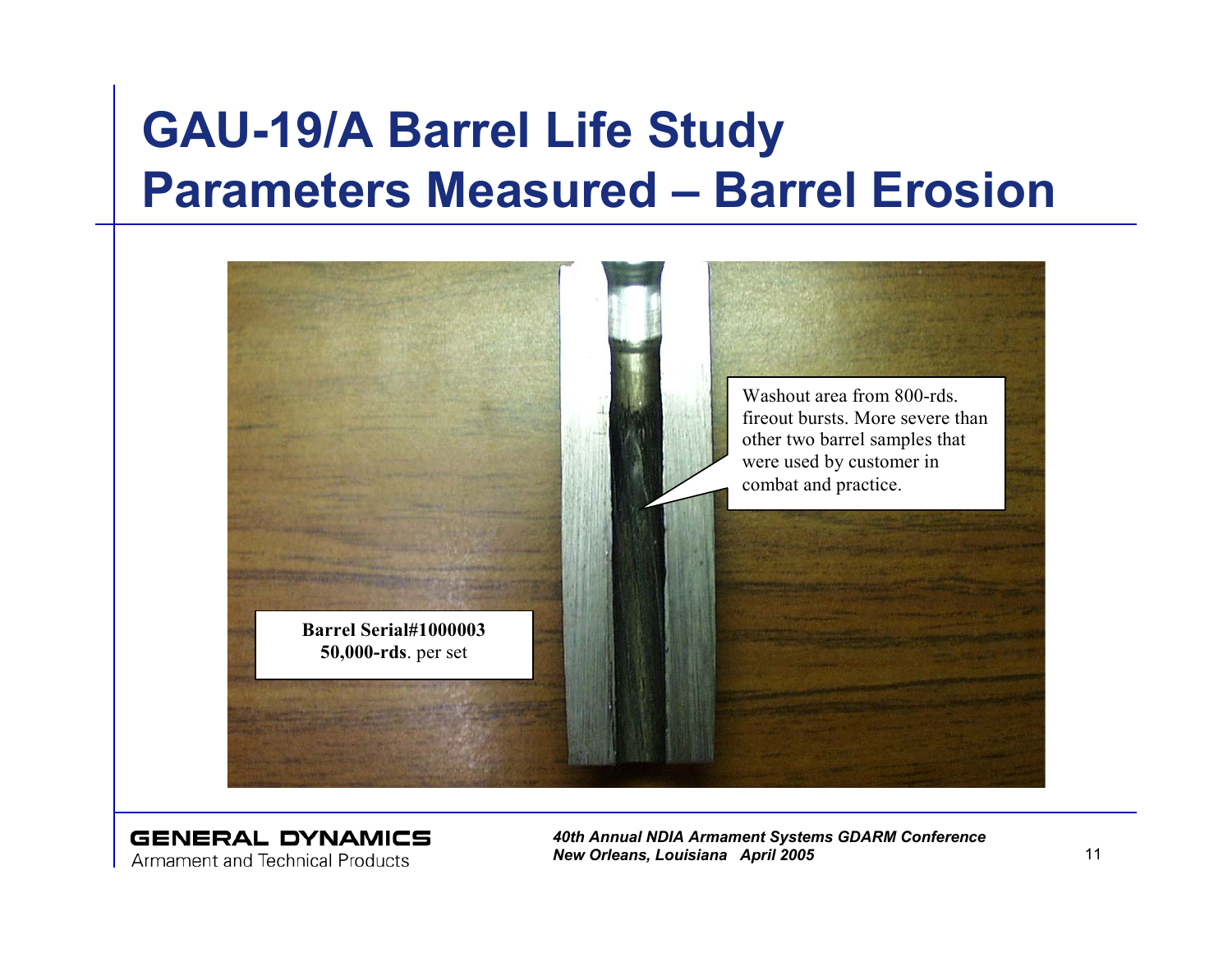#### **GAU-19/A Barrel Life Study Parameters Measured – Barrel Erosion**



**GENERAL DYNAMICS Armament and Technical Products**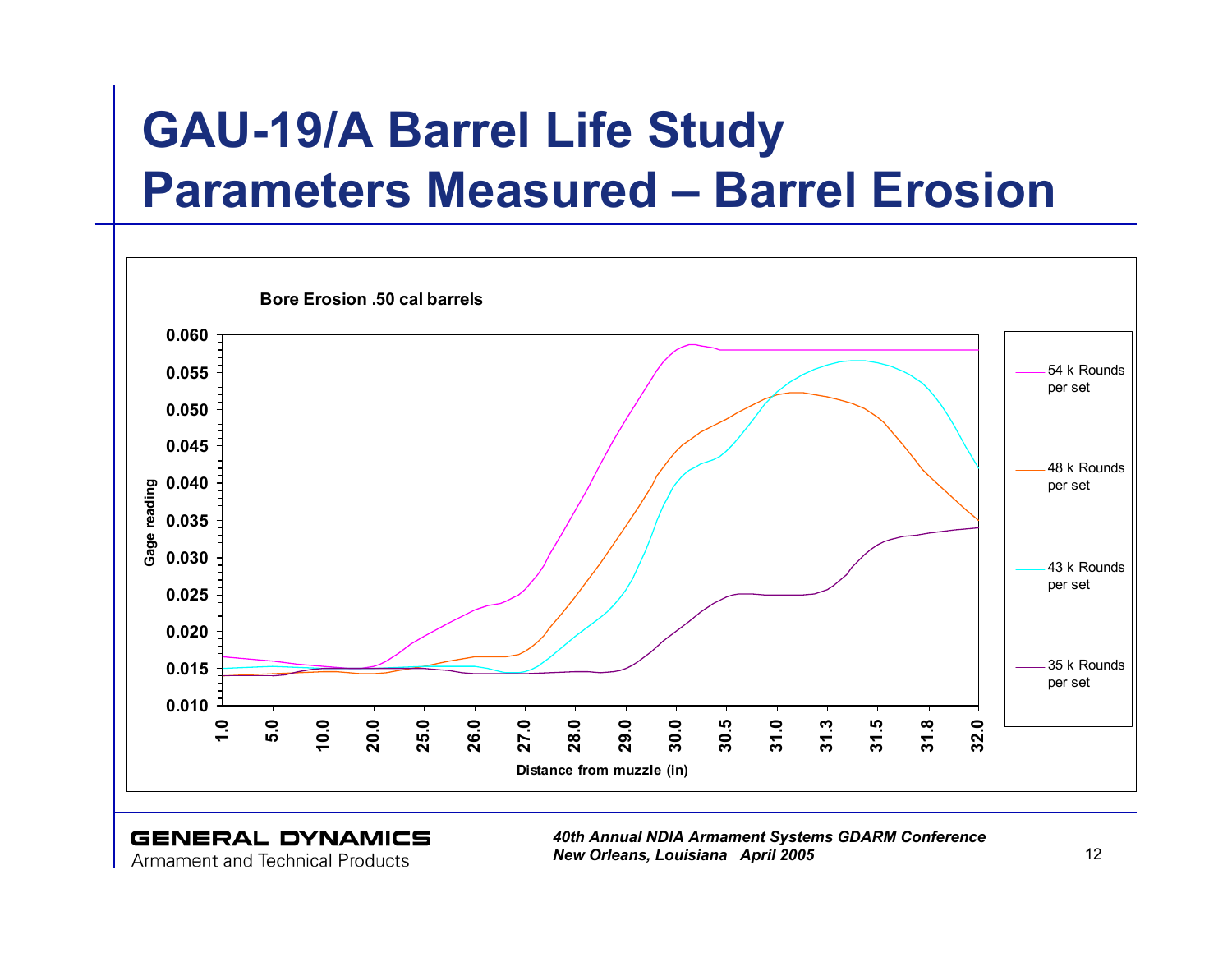#### **GAU-19/A Barrel Life Study Parameters Measured – Crack Propagation**



**GENERAL DYNAMICS Armament and Technical Products**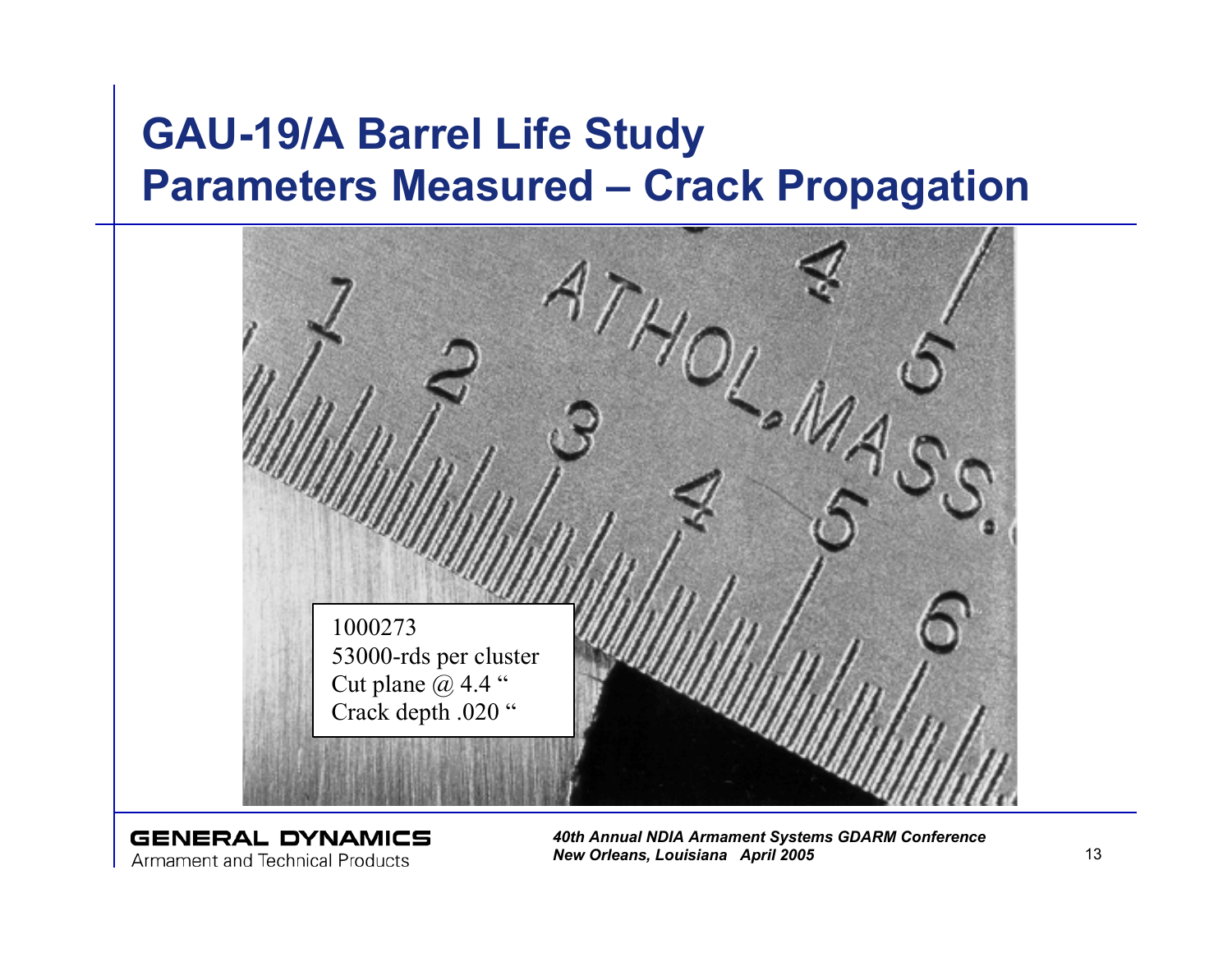#### **GAU-19/A Barrel Life Study Parameters Measured – Crack Propagation**



**Armament and Technical Products**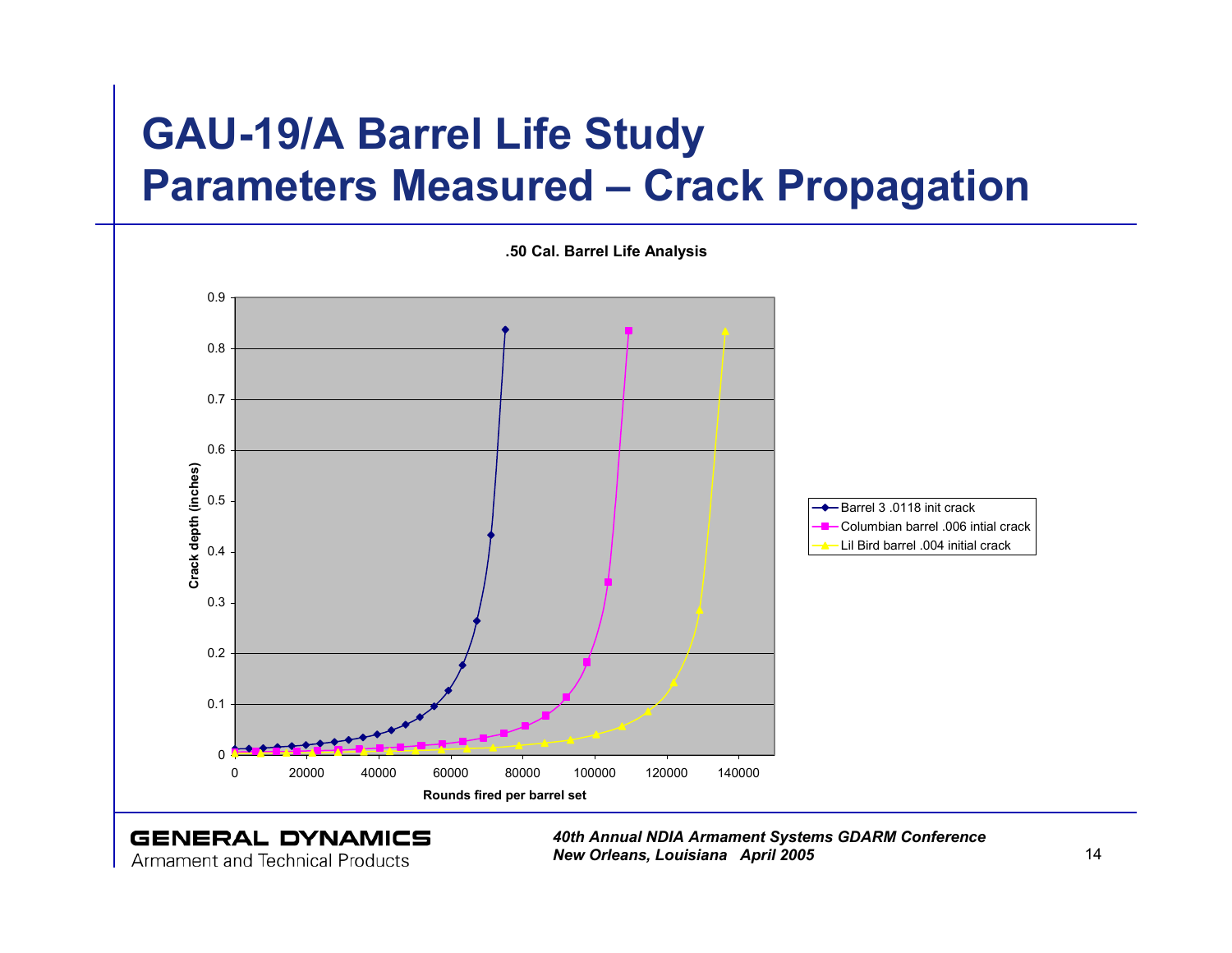#### **GAU-19/A Barrel Life Study Parameters Measured - Velocity**

| <b>ROUNDS AS</b><br><b>RECEIVED</b> | <b>VELOCITY</b> | <b>YAW RESULTS</b>             |
|-------------------------------------|-----------------|--------------------------------|
| (per barrel cluster)                | (ft./sec.)      |                                |
| 4000                                | 2800            | No yaw                         |
| 43250                               | 2680            | No yaw                         |
| 45200                               | 2655            | No yaw                         |
| 48405                               | 2565            | Two minor yaws,<br>tracer only |
| 53000                               | 2210            | Yaw present, tracer<br>only    |
| 54000                               | 2150            | Yaw present, tracer<br>only    |

#### **GENERAL DYNAMICS**

**Armament and Technical Products**